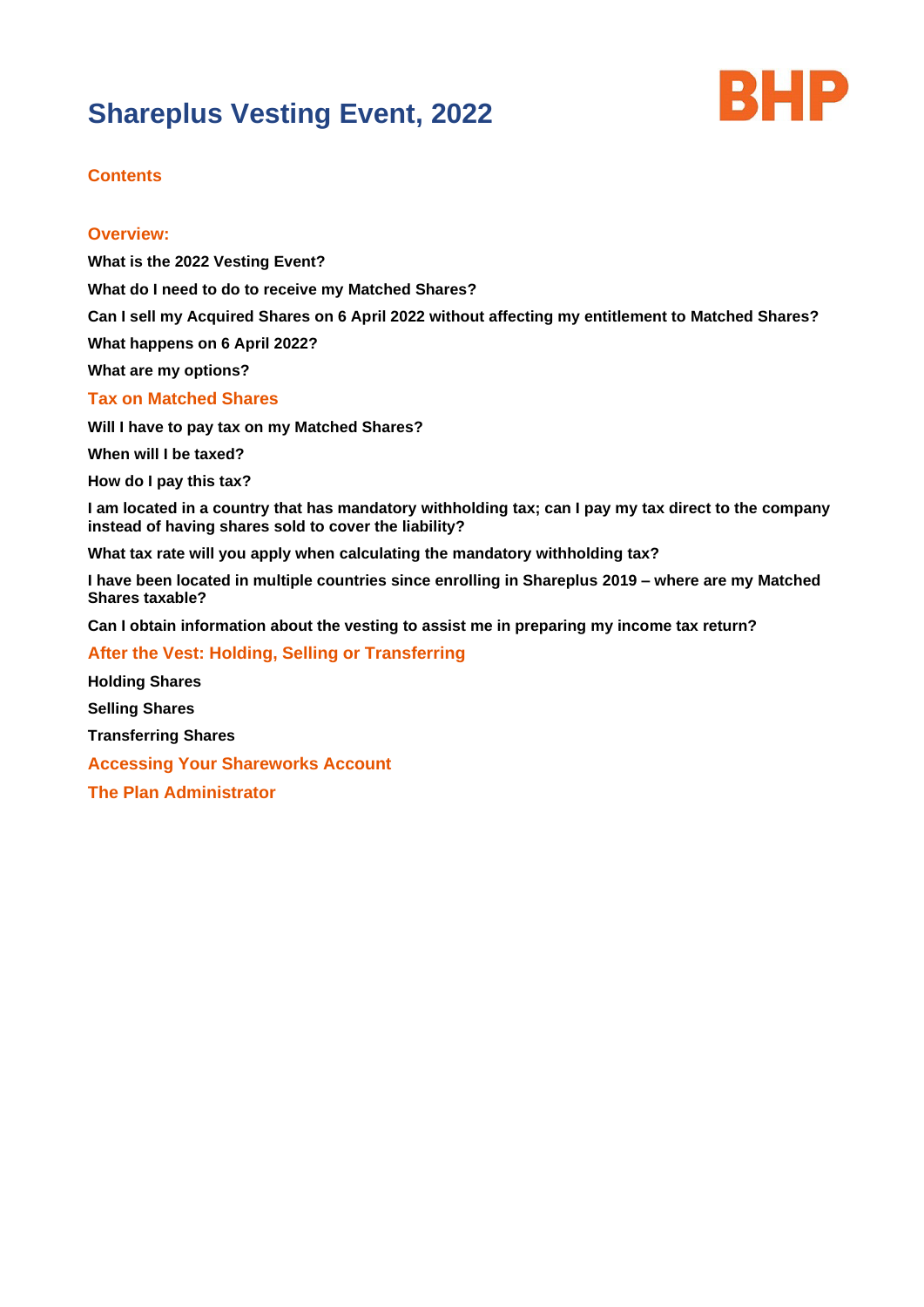# **Overview**

#### **What is the "2022 Vesting Event"?**

- The 2022 Vesting Event is the allocation of **Matched Shares** to employees who still hold **Acquired Shares** from their participation in Shareplus 2019.
- It will occur on 6 April 2022.
- You will receive **one Matched Share** for every **Acquired Share** that you still hold from Shareplus 2019.
- **Acquired Shares** for the 2019 Plan Year were purchased in September 2019, December 2019, March 2020 and June 2020.

## **What do I need to do to receive my Matched Shares?**

Nothing. Your **Matched Shares** will be automatically allocated to you.

#### **Can I sell my Acquired Shares on 6 April 2022 without affecting my entitlement to Matched Shares?**

Yes. The vesting date for the **Matched Shares** is 6 April 2022. Any Shareplus 2019 **Acquired Shares** you sell on or after 6 April will not affect your **Matched Shares** allocation.

#### **What happens on 6 April 2022?**

Your 2019 **Matched Shares** will be allocated to your Shareworks account.

In countries where withholding taxes apply to your **Matched Shares**, prior to allocation, the Plan Administrator will manage the sale of sufficient shares to cover withholding taxes (if any apply for you). The remaining **Matched Shares** will be allocated to your Shareworks account.

In Australia and Singapore, where no withholding taxes apply all of your **Matched Shares** will be allocated to your Shareworks account. You will settle the tax payable on **Matched Shares** via your individual tax return.

Refer to the Tax on **Matched Shares** section for further information.

## **Tax on Matched Shares**

#### **Will I have to pay tax on my Matched Shares?**

Yes. **Matched Shares** are a form of income and are therefore taxable.

## **When will I be taxed?**

This will depend on where you are located. Tax notes for each country can be accessed under the 'Shareplus Tax Guides' section of the 'Documents' tab in your [Shareworks account.](file:///C:/Users/milbb/AppData/Local/Microsoft/Windows/INetCache/Content.Outlook/GDFK7RW2/Hyperlink%20to%20Shareworks%20account%20section)

#### **How do I pay this tax?**

In some countries BHP has a mandatory obligation to withhold this tax from you when the **Matched Shares** are allocated. Some of these countries include: USA, UK, Malaysia, Canada and Chile. If you are located in one of these countries, then sufficient shares will be withheld or sold from your **Matched Shares** allocation in order to cover this tax obligation and pay the tax across to the relevant taxing authority. Your remaining **Matched Shares** will be placed in your Shareworks account.

In countries where BHP does not have a mandatory obligation to withhold the tax (such as Singapore and Australia), the income from the **Matched Shares** will generally be taxable via your individual tax return at the end of the tax year. Note that BHP provides your taxing information to the Australian and Singaporean tax authorities.

Please refer to the 'Shareplus Tax Guides' section of the 'Documents' tab in your Shareworks account.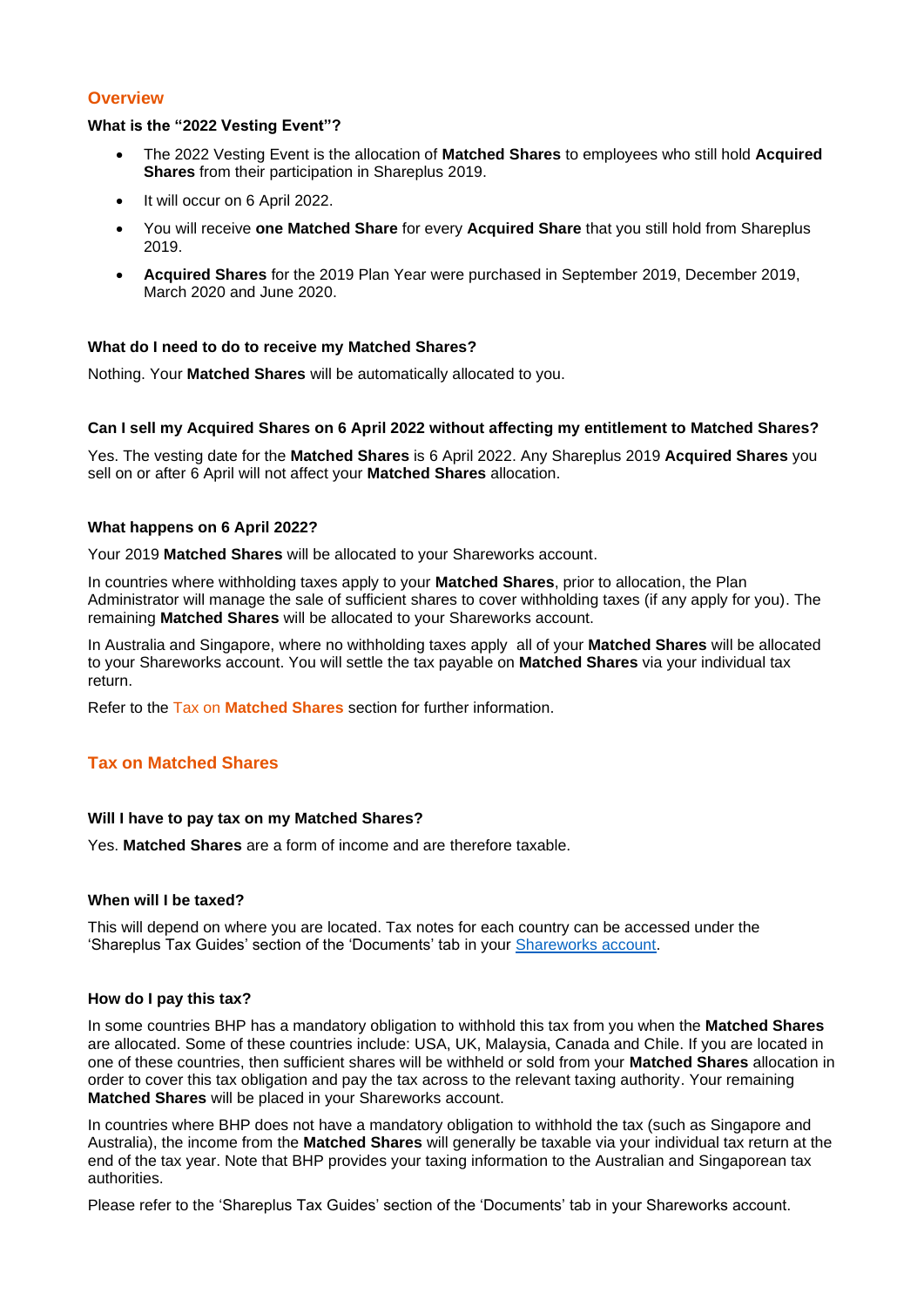## **Will I be notified that the withholding or sale of my Matched/Acquired Shares has completed?**

You will not receive a notification that the withholding or sale has been settled. You can check the sale online at any time by logging onto your Shareworks account and clicking on the Share Purchase and Holdings tab at the top of the page, and then View Transaction History from the left hand tool bar.

## **What tax rate will you apply when calculating the mandatory withholding tax?**

We will apply an estimated individual tax rate for each participant as provided by payroll.

## **I have been located in multiple countries since enrolling in Shareplus 2019 – where are my Matched Shares taxable?**

If you have been located in more than one country since enrolling in Shareplus 2019, you may have a partial tax liability in more than one country. An external tax provider, engaged by BHP, will provide appropriate tax rates for those individuals.

## **Can I obtain information about the vesting to assist me in preparing my income tax return?**

Yes. After the vesting event you can run a statement on your Shareworks account detailing the number of shares sold for withholding tax and the sale price obtained for them. As BHP can only sell whole numbers of shares to cover your tax liability, the amount collected from the sale may be slightly in excess of the tax due. A refund may therefore arise for you when you complete your tax return at the end of the tax year in your location.

For Australian employees, Australian tax statements and a tax guide will be available each July.

# **After the Vest: Holding, Selling or Transferring**

#### **Holding Matched/Acquired Shares**

You can keep your **Matched/Acquired Shares** in your Shareworks account for as long as you remain in employed by BHP. Keeping your **Matched/Acquired Shares** in your Shareworks account has the following benefits:

- Your dividends can be distributed to you through payroll, if you receive your salary in a currency other than AUD, GBP or USD.
- You can instruct the Plan Administrator to sell the **Acquired Shares** or **Matched Shares** for you (subject to *Our Requirements for Securities Dealing*. This can be beneficial in countries where brokers may not easily trade in those shares on the relevant stock exchange (for example if you are in Chile or Canada and have **Matched/Acquired Shares** on the Australian Stock Exchange).
- BHP will cover costs of sale and brokerage for you if you sell through Shareworks.

#### **Selling Matched/Acquired Shares**

Under *Our Requirements for Securities Dealing*, a sale or transfer of shares is a "dealing". You must ensure you comply with Our Requirements for Securities Dealing when selling or transferring BHP securities.

If you are an Employee Insider you will have been advised of this by Group Governance. All Employee Insiders must receive clearance prior to dealing in BHP securities. Further information can be found in *Our Requirements for Securities Dealing*, available from the BHP Digital Workspace.

If you choose to sell your **Matched/Acquired Shares**, the Plan Administrator will complete the sale, and BHP may pay the brokerage costs on the sale for you.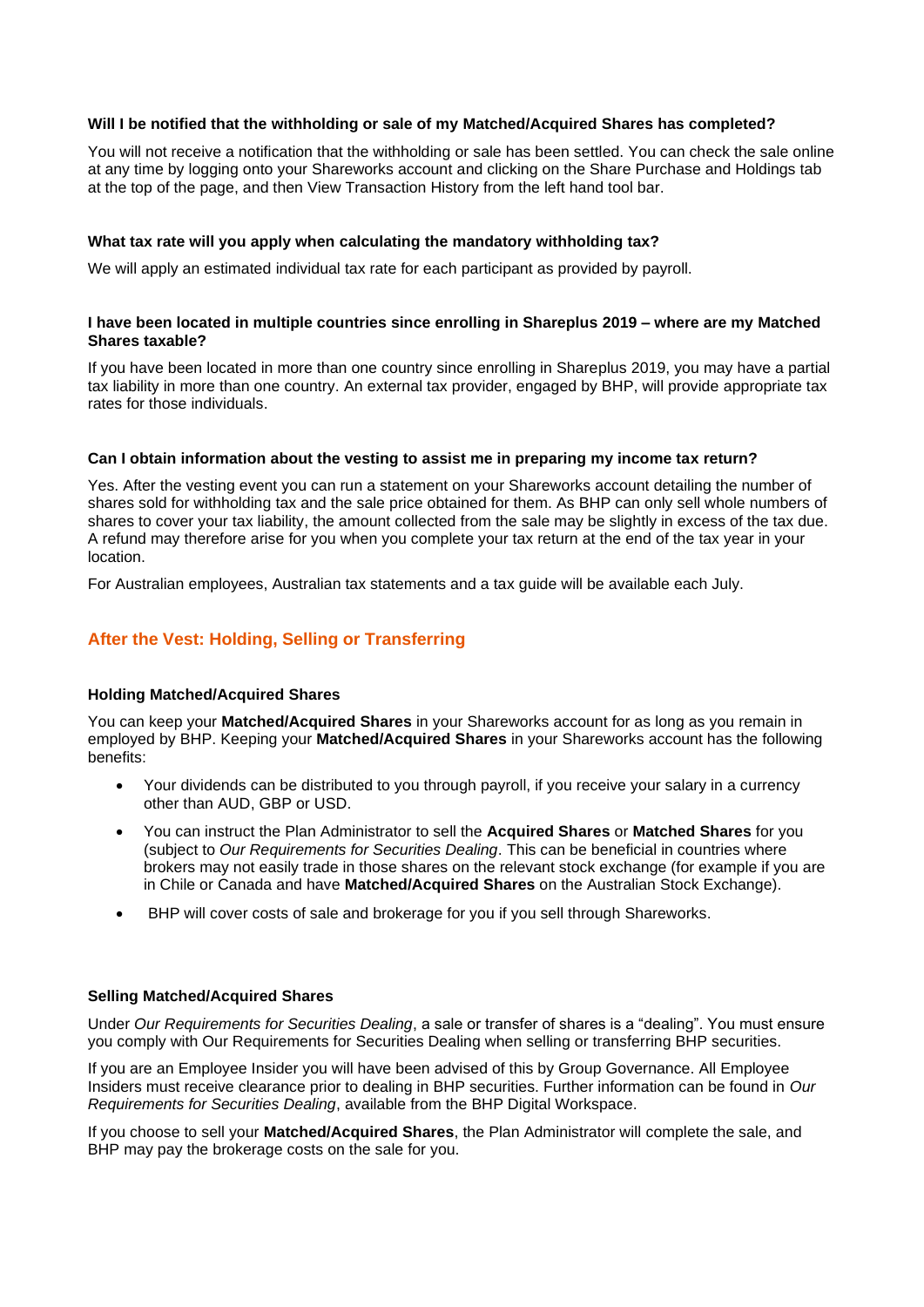## **When can I sell my Matched/Acquired Shares?**

If you have a mandatory tax withholding liability, you will be able to sell your **Matched Shares** within the next few business days. If you do not have withholding obligations, your **Matched Shares** will be available to sell after the vest has occurred.

## **How can I sell my Matched/Acquired Shares?**

You can sell Acquired and **Matched Shares** held in your Shareworks account through the online sale facility, either via the Shareworks website or the Shareworks app. If you have difficulties with this, you may call the Plan Administrator.

### **Will there be any costs of sale?**

When you sell your **Matched/Acquired Shares** from your Shareworks account, BHP may cover the costs of the sale. Generally, all costs incurred in transferring/receiving the proceeds of sale in your chosen currency as described below, will be charged to you.

## **Do I have to sell my Matched/Acquired Shares by a specific date?**

No, you can hold your **Matched/Acquired Shares** in your Shareworks account until you sell or transfer them, or you cease employment with BHP.

#### **How are sale proceeds distributed?**

You can elect how you wish to receive your sale proceeds. The options available are:

- Direct Credit (for GBP, AUD, and USD accounts not requiring currency conversions)
- Foreign Currency Wire

#### **How long will it take for me to receive sale proceeds?**

You should receive your sale proceeds into your nominated bank account within approximately one week of the trade settlement date.

#### **Can Shareworks pay sale proceeds in any currency?**

No. Only selected currencies are available. If selling online you will only be presented with those currencies available to your country.

## **Transferring Your Matched/Acquired Shares**

You must ensure you comply with Our Requirements for Securities Dealing when selling or transferring BHP securities.

If you are an Employee Insider you will have been advised of this by Group Governance. All Employee Insiders must receive clearance prior to dealing in BHP securities. Further information can be found in *Our Requirements for Securities Dealing*, available from the BHP Digital Workspace.

Transferring your **Matched/Acquired Shares** out of your Shareworks account and into your own name as ordinary shares on the BHP register enables you to

- Add them to your existing portfolio of BHP ordinary shares;
- transfer them to other holders (e.g. your spouse or into a trust); or
- transfer them to a brokerage account

Note that these options are not available for employees located in China.

#### **How can I transfer my Matched/Acquired Shares?**